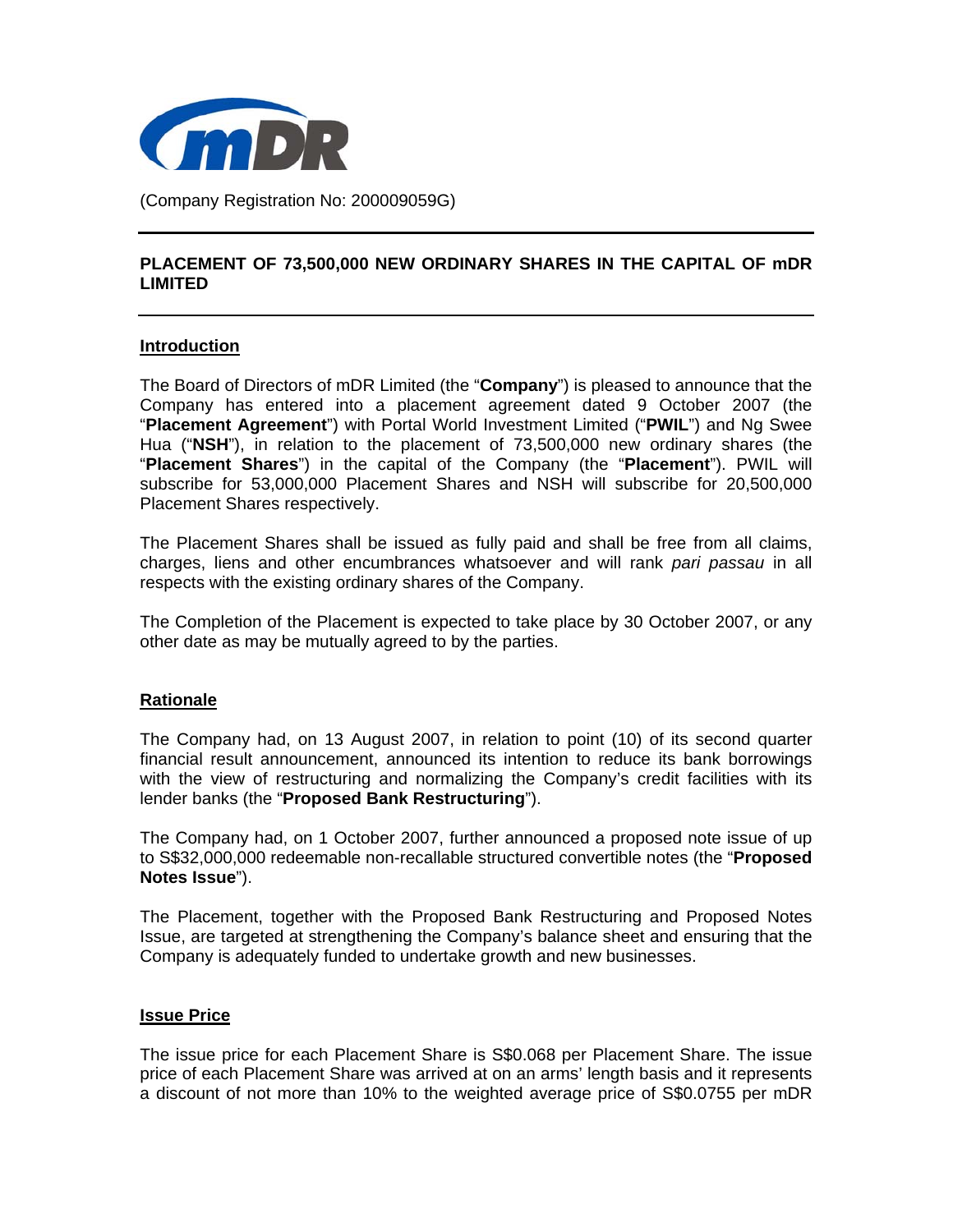share for trades done on the Official List of the Singapore Exchange Securities Trading Limited (the "**SGX-ST**") on 8 October 2007 (being the full market day immediately preceding the date of the Agreement).

## **General Mandate and Legal Requirements**

The Placement Shares will be issued pursuant to the general mandate by the shareholders of the Company, by way of an ordinary resolution ("Resolution") passed at the Annual General Meeting held on 30 April 2007, given to the directors of the Company to issue shares not exceeding fifty per centum (50%) of the issued share capital of the Company at the time of the Resolution, of which the aggregate number of shares to be issued other than on a *pro rata* basis to all shareholders of the Company shall not exceed twenty per centum (20%) of the issued share capital of the Company and that such authority shall, unless revoked or varied by the Company in a general meeting, continue to be in force until the conclusion of the Company's next Annual General Meeting or the date by which the next Annual General Meeting of the Company is required by law to be held, whichever is earlier.

The Company confirms that the Placement Shares are not placed to any of the persons disallowed under Rule 812 of the SGX-ST Listing Manual.

## **Condition Precedents**

The Placement shall be subject to and conditional upon approval in-principle being obtained from the SGX-ST for the listing and quotation of the Placement Shares on the Official List of the SGX-ST and such approval not having been revoked or amended and, where such approval is subject to conditions (which are not normally imposed by the SGX-ST for a transaction of a similar nature), to the extent that any conditions for the listing and quotation of the Placement Shares on the Official List of the SGX-ST are required to be fulfilled on or before the date of completion of the Placement, they are so fulfilled.

The Company will be making an application to the SGX-ST for the listing and quotation for the Placement Shares on the Official List of the SGX-ST.

## **Use of Proceeds**

The net proceeds from the Placement of approximately S\$4,848,060 (after deduction of arrangement fees and expenses) shall be used for the Company's general working capital purposes.

# **Financial Effects**

The effect of the Placement on the net tangible assets per share of the mDR Group for the financial year ended 31 December 2006, assuming that the Placement had been effected and completed on 31 December 2006 is approximately an improvement from a